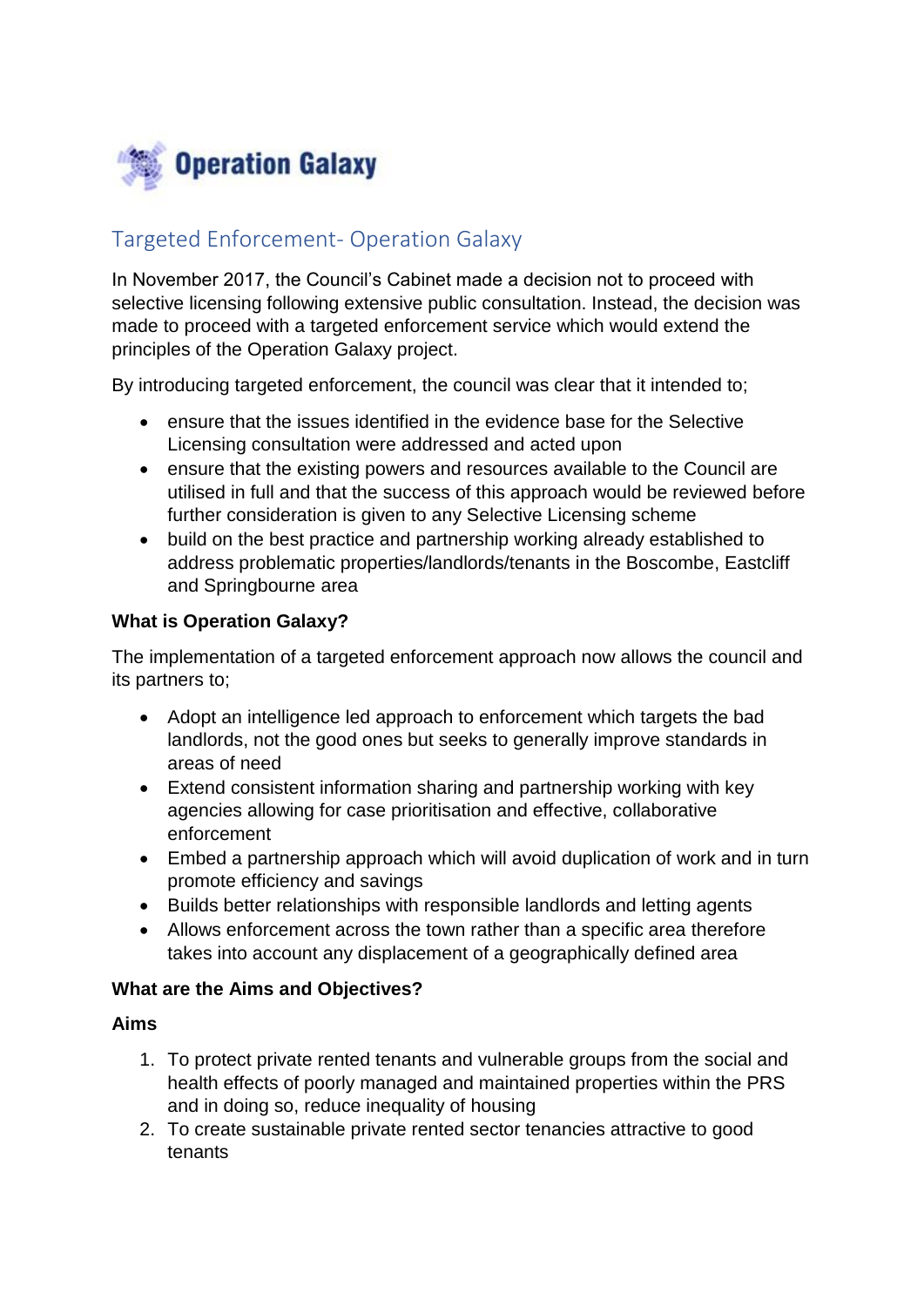- 3. To make the area safer and a desirable place to live and work by reducing the detrimental effects of poor tenancy management
- 4. To encourage good landlords to operate within the area and make it easier to involve all landlords in wider strategies including crime reduction initiatives, local spatial strategies and other initiatives.

# **Objectives**

To reduce anti-social behaviour within the private rented sector

- Support landlords to tackle antisocial behaviour effectively
- Require landlords to take reasonable steps to deal with anti-social behaviour and to work with the Council and its partners to tackle this where required
- Compel landlords to provide written tenancy agreements as well as undertake tenant referencing
- Give advice to landlords on what they might want to ask for as part of a reference
- Encourage landlords not to let properties to tenants who have been found to have committed persistent anti-social behaviour
- Encourage landlords to act in a professional manner and take advantage of a professional landlord body or accreditation scheme
- Promote good and fair management of tenancy relations

To contribute to crime reduction and address criminal behaviour

- Improve intelligence relating to the occupation of private rented sector accommodation
- Enable multi-agency collaboration on enforcement issues

To improve standards of condition and management in the private rented sector

- Undertake proactive inspections and make compliance checks
- Enforce minimum standards through licence conditions where possible
- Take enforcement action where necessary

To tackle rogue landlord behaviour

- Carry out validation checks against data that is already held by the Council
- Set up a facility for licensed landlords and tenants to report irresponsible landlord/agent activity and also to access advice about dealing with anti-social activity in the private rented sector
- Carry out a publicity campaign about appropriate standards in the private rented sector and how residents of the borough can report any concerns
- Use our improved knowledge of the private rented sector to tackle rogue landlords
- Increase enforcement action on identified rogue landlords to include prosecutions, civil penalties and assistance with rent recovery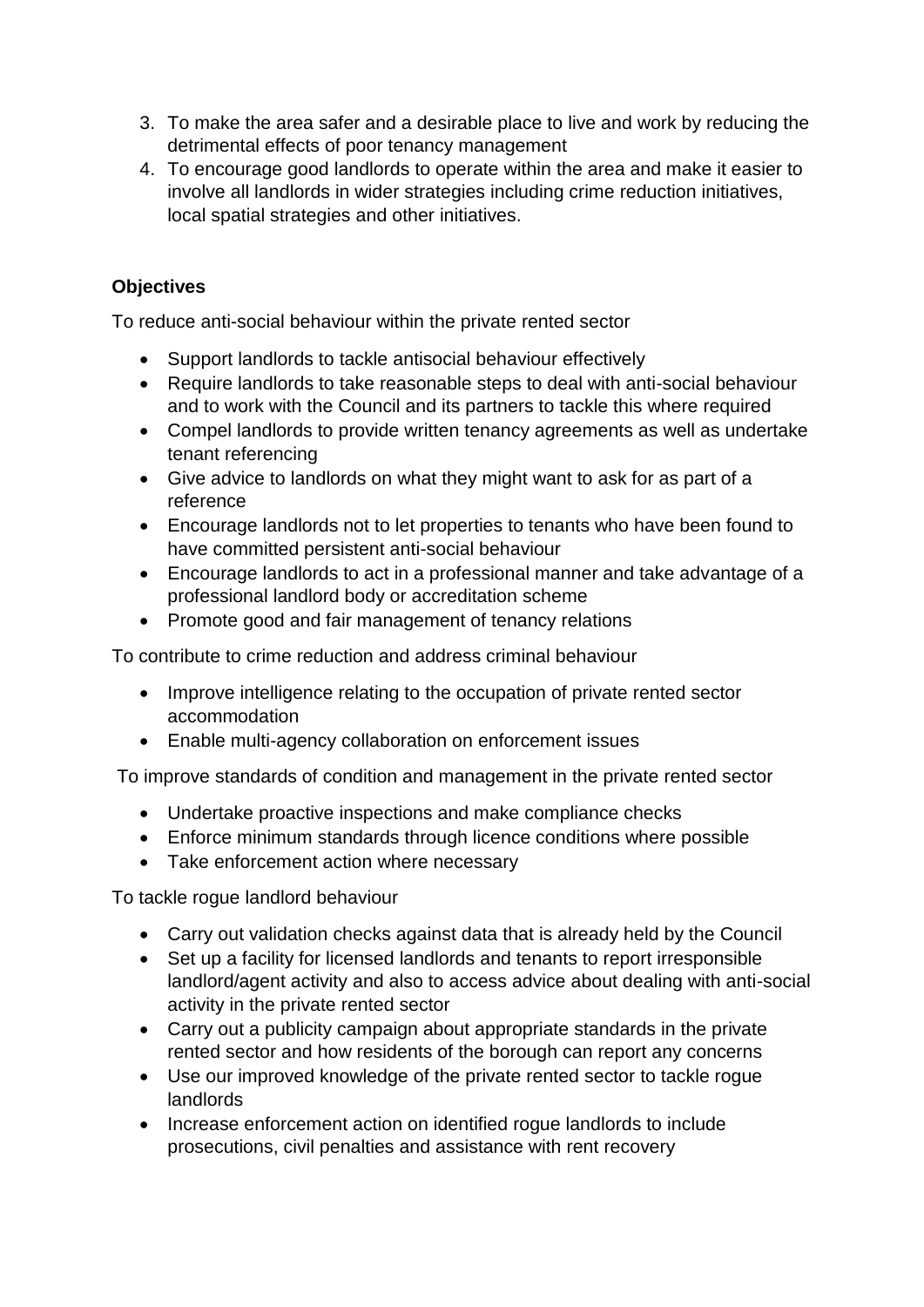To improve support for local landlords

- Register e-mail addresses of all landlords and tenants to update them on any major developments affecting the private rented sector
- Put in place a dedicated page on the Council's website for landlords and tenants of private rented properties with information and updates relating to anti-social behaviour and other tenancy related matters
- Produce a quarterly electronic newsletter for all landlords and tenants
- Develop a model clause relating to anti-social behaviour which landlords can use in all new tenancy agreements
- Carry out training sessions for landlords on tenancy issues
- Give advice to landlords and tenants on the services that are available across the borough for vulnerable residents including help for victims of domestic violence, help with substance abuse and where to report concerns on safeguarding issues
- Give advice through the landlord forum and on the website regarding services that are available for vulnerable people and how they can be accessed

## **The Operation Galaxy Team**

Since the decision to proceed with Operation Galaxy, the new targeted enforcement team has been recruited, trained and are operational.

- Targeted Enforcement Manager
- 3 x Targeted Enforcement Officers
- Targeted Enforcement Analyst
- Targeted Support Worker

The scope of the team includes;

- Pro active inspection regime at scale
- Community Enforcement
- Anti Social Behaviour
- Private Sector Housing Enforcement
- Generic intensive support and referrals
- Identification and support of vulnerable persons
- Hot spot and strategic analysis
- Evidence led tasking
- Partnership working
- Landlord engagement
- Community engagement
- Referrals to relevant agencies

The team are co-located with the Bournemouth East Neighbourhood Policing Team (NPT) at the Cotton Exchange, Boscombe.

## **Contact Information**